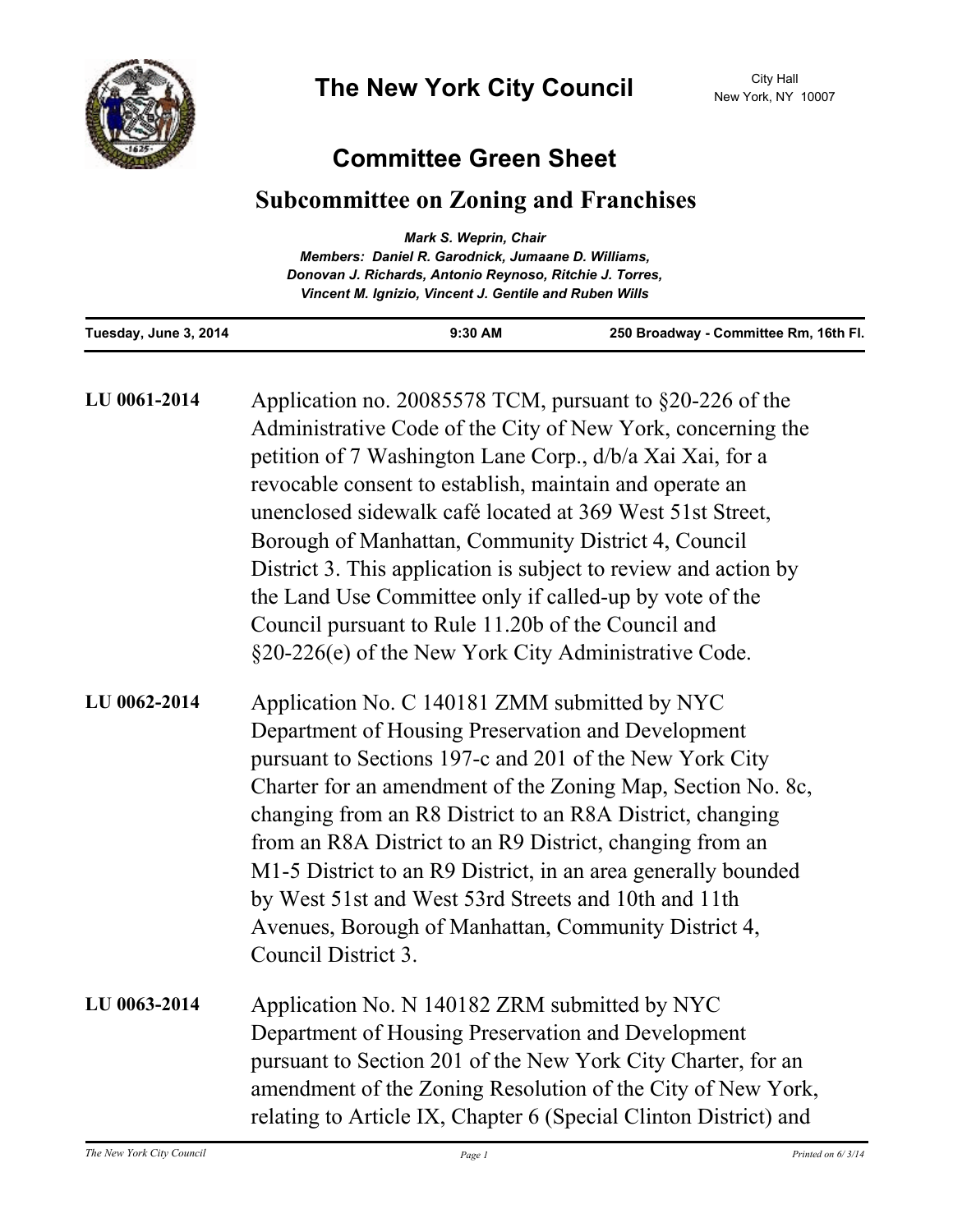Appendix F concerning regulations in Western Subarea C2 and Inclusionary Housing designated areas within Community District 4, Borough of Manhattan, Community Board 4, Council District 3.

Application No. C 140183 ZSM submitted by NYC Department of Housing Preservation and Development and 525 West 52nd Street Property Owner LLC pursuant to Sections 197-c and 201 of the New York City Charter for the grant of special permits pursuant Zoning Resolution Section  $74-743(a)(1)$  and Section  $74-743(a)(2)$ , in connection with a proposed mixed use development on property bounded by West 53rd Street, 10th Avenue, West 52nd Street, and 11th Avenue, within a Large-Scale General Development, within the Special Clinton District, Borough of Manhattan, Community District 4, Council District 3. This application is subject to review and action by the Land Use Committee only if appealed to the Council pursuant to 197-d(b)(2) of the Charter or called up by a vote of the Council pursuant to 197-d(b)(3) of the Charter. **LU 0064-2014**

Application No. C 140185 HAM submitted by the New York City Department of Housing Preservation and Development (HPD) pursuant to Article 16 of the General Municipal Law for approval of Urban Development Action Area and Project for property located at 543-549 West 52nd Street (Block 1080, Part of Lot 103) and 530-548 West 53rd Street (Block 1081, Part of Lot 1, 560) and pursuant to Section 197-c of the New York City Charter for the approval of disposition of such properties, in the Borough of Manhattan, Community District 4, Council District 3. **LU 0065-2014**

Application no. 20145428 TCM, pursuant to §20-226 of the Administrative Code of the City of New York, concerning the petition of 1800 Broadway Bakery LLC, d/b/a Maison Kayser Bakery, for a revocable consent to establish, maintain and **LU 0079-2014**